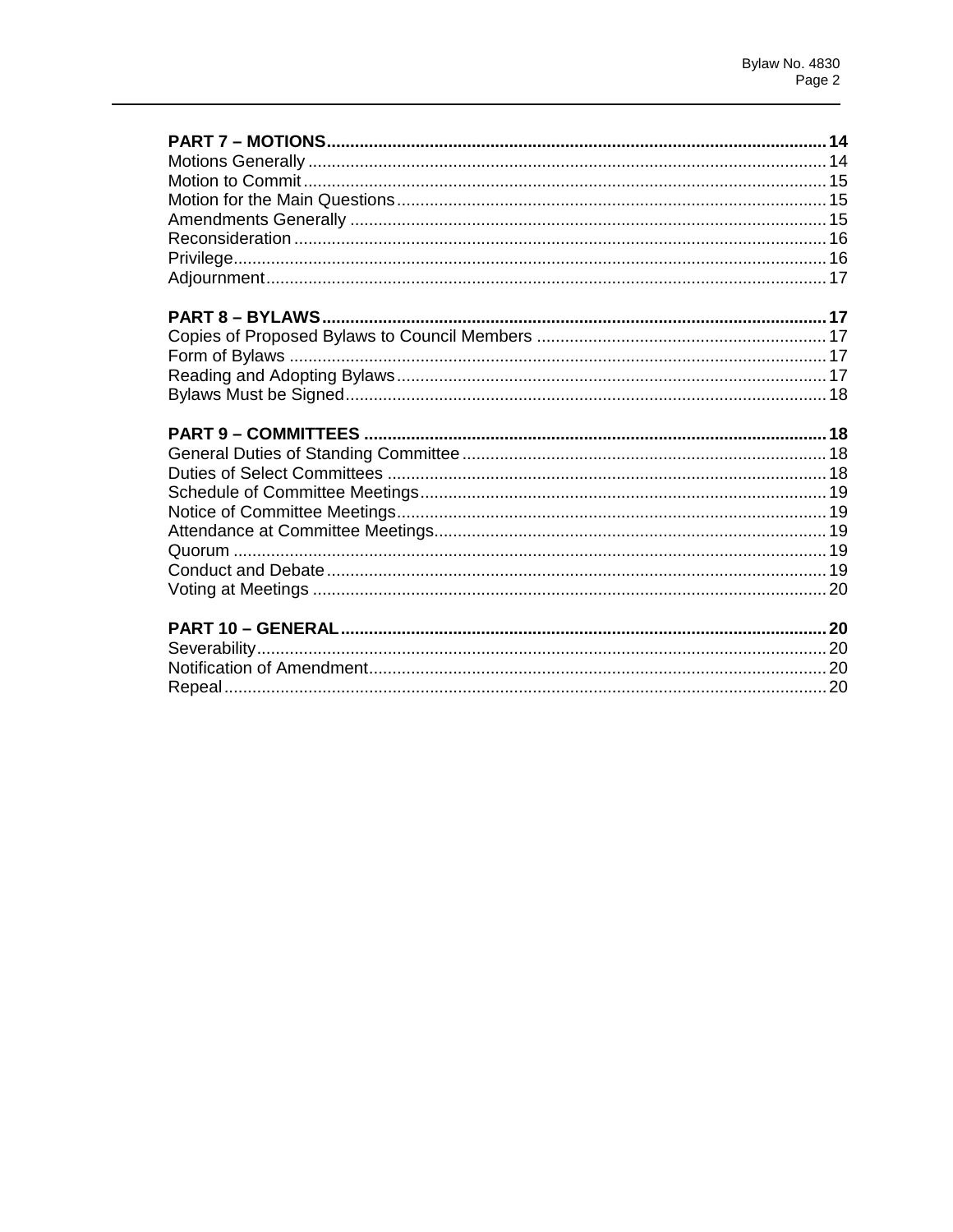## **CITY OF PORT ALBERNI**

## **BYLAW NO. 4830**

## **A BYLAW TO GOVERN THE PROCEEDINGS OF COUNCIL**

**WHEREAS** Section 124 of the *Community Charter* requires that council must, by bylaw, establish the general procedures to be followed by council and council committees in conducting their business;

### **THE MUNICIPAL COUNCIL OF THE CITY OF PORT ALBERNI IN OPEN MEETING ASSEMBLED ENACTS AS FOLLOWS:**

## **PART 1 – INTRODUCTION**

### **1. Title**

This Bylaw may be known and cited for all purposes as the "**Council Procedures Bylaw, 2013, Bylaw No. 4830**".

### **2. Definitions**

In this Bylaw,

"**City**" means the City of Port Alberni;

"**City Hall**" means Port Alberni City Hall, located at 4850 Argyle Street, Port Alberni, British Columbia;

"**City Web Site**" means the information resource found at an internet address provided by the City;

"**Committee**" means a standing, select or other committee of Council;

"**Corporate Officer**" means the City Clerk for the City;

"**Council**" means the Council of the City of Port Alberni;

"**Mayor**" means the Mayor of the City;

**"Presiding Member"** means the member presiding over the meeting and may be the Mayor, the Acting Mayor or in the absence of both, the member chosen by the Council to preside over the meeting.

"**Public Notice Posting Places**" means the Notice Board in the upper lobby of City Hall and the City Web Site.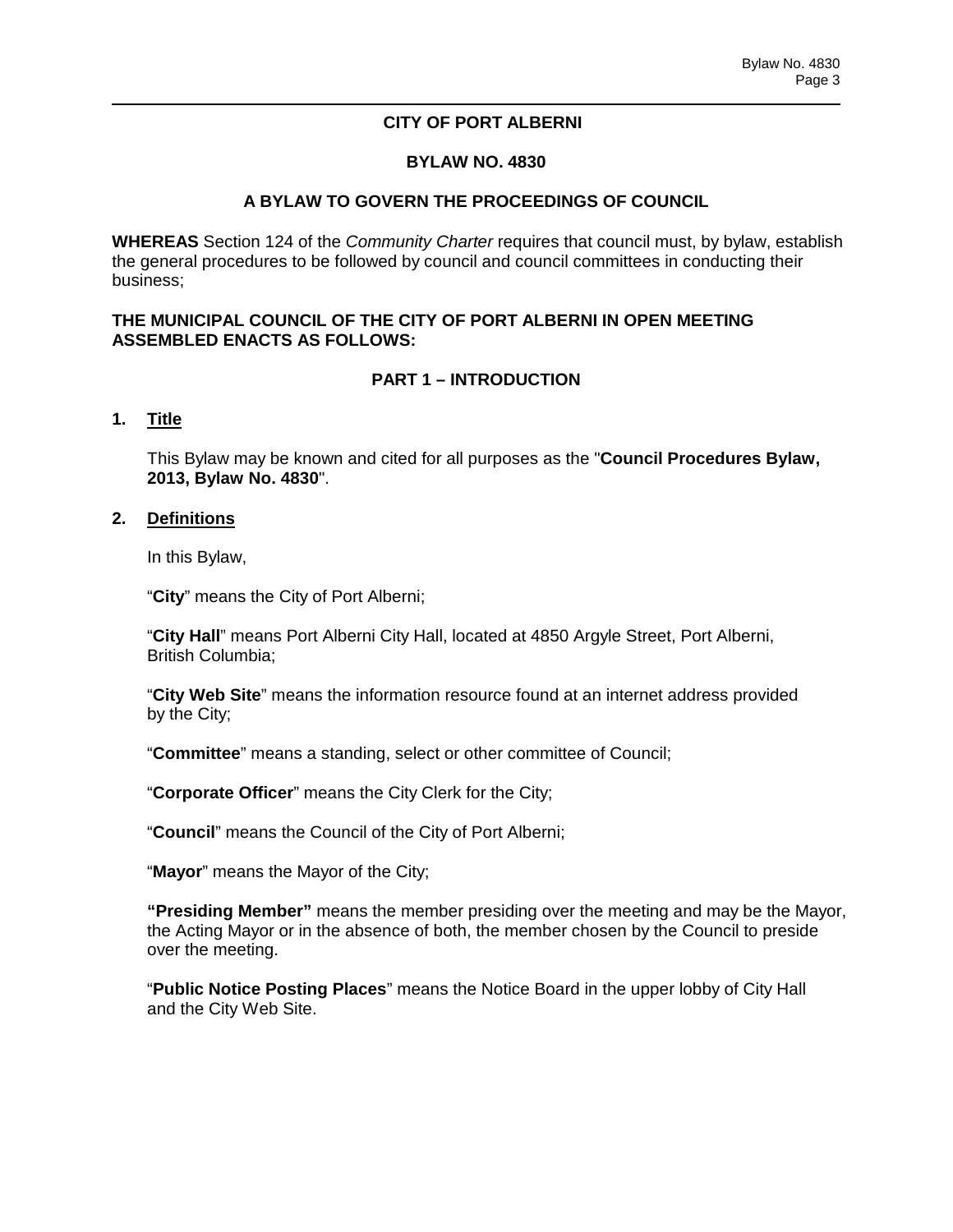## **3. Application of Rules of Procedure**

- (1) The provisions of this Bylaw govern the proceedings of Council, and all standing and select committees of Council, as applicable.
- (2) In cases not provided for under this Bylaw, the current edition of Robert's Rules of Order Newly Revised, apply to the proceedings of Council, and Council committees to the extent that those Rules are:
	- applicable in the circumstances, and
	- not inconsistent with provisions of this Bylaw or in the *Community Charter.*

## **4. Quorum of Council**

The Council of the City of Port Alberni shall consist of a Mayor and six Councillors. The Quorum shall consist of four members present.

# **PART 2 - COUNCIL MEETINGS**

## **5. Inaugural and Organizational Meetings**

- (1) Following a general local election, the first Council meeting must be held on the first Monday in December in the year of the election.
- (2) If a quorum of Council members elected at the general local election has not taken office by the date of the meeting referred to in subsection (1), the first Council meeting must be called by the Corporate Officer and held as soon as reasonably possible after a quorum has taken office.
- (3) In each year in which a general local election is not conducted, Council will hold an organizational meeting on the first Monday in December for the purpose of confirming appointments, designating the next year's regular meeting schedule and other business as deemed appropriate by Council.

### **6. Time and Location of Meetings**

- (1) All Council meetings must take place at the Council Chambers within City Hall except when Council resolves to hold meetings elsewhere.
- (2) Regular Council meetings must
	- be held on the second and/or the fourth Monday of each month as scheduled;
	- begin at 2:00 pm or 7:00 pm as scheduled;
	- be adjourned no later than 3 hours after being called to order unless Council resolves to proceed beyond that time in accordance with Section 32, and
	- when such meeting falls on a statutory holiday, be held on the next day City Hall is open following which is not a statutory holiday;
	- include a scheduled 10 minute break at a convenient time mid-way through the meeting.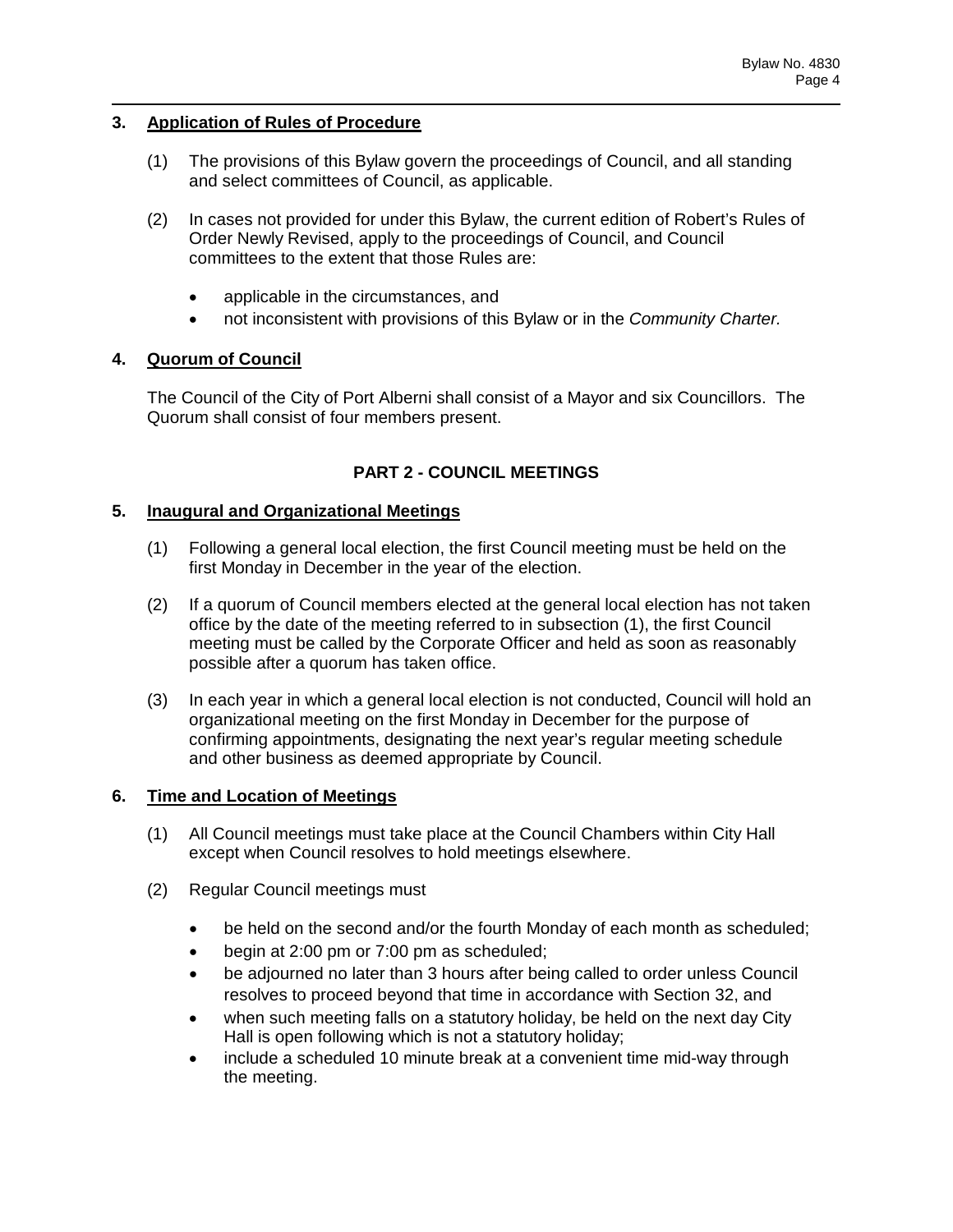- (3) Regular Council meetings may:
	- be cancelled by Council, provided that two consecutive meetings are not cancelled; and
	- be postponed to a different day, time and place by the Mayor, provided the Corporate Officer is given at least 2 days written notice.
- (4) Special Meetings:
	- A special meeting, being a meeting other than a statutory, regular or adjourned meeting, may be called by the Council at a meeting of Council, or at any time by the Mayor, or upon request, in writing, of two or more members of the Council.
	- Two or more members of Council may call a special meeting when the Mayor is absent, or in the event the Mayor, within 24 hours after receiving the written request mentioned above refuses or neglects to call the special meeting. The special meeting must be held within 7 days after the day upon which the request was received by the Mayor.

# **7. Notice of Council Meetings**

- (1) In accordance with Section 127 of the *Community Charter*, Council must prepare annually at its inaugural or organizational meeting, a schedule of the dates, times and places of regular Council meetings for the following year and must make the schedule available to the public by posting it at the Public Notice Posting Places.
- (2) In accordance with Section 127 of the *Community Charter*, Council must give notice annually on or before January 31<sup>st</sup> of the time and duration that the schedule of Regular Council meetings will be available beginning on January 1<sup>st</sup> in accordance with Section 94 of the *Community Charter*.
- (3) Where revisions are necessary to the annual schedule of Regular Council meetings, the Corporate Officer must, as soon as possible, post a notice at the Public Notice Posting Places which indicates any revisions to the date, time and place or cancellation of a Regular Council meeting.

### **8. Notice of Special Meetings**

- (1) Except where notice of a Special Meeting is waived by unanimous vote of all Council members under Section 127(4) of the *Community Charter,* a notice of the date, hour and place of a Special Council Meeting must be given at least 24 hours before the time of meeting, by
	- posting a copy of the notice at the Public Notice Posting Places, and
	- providing one copy of the notice for each Council member.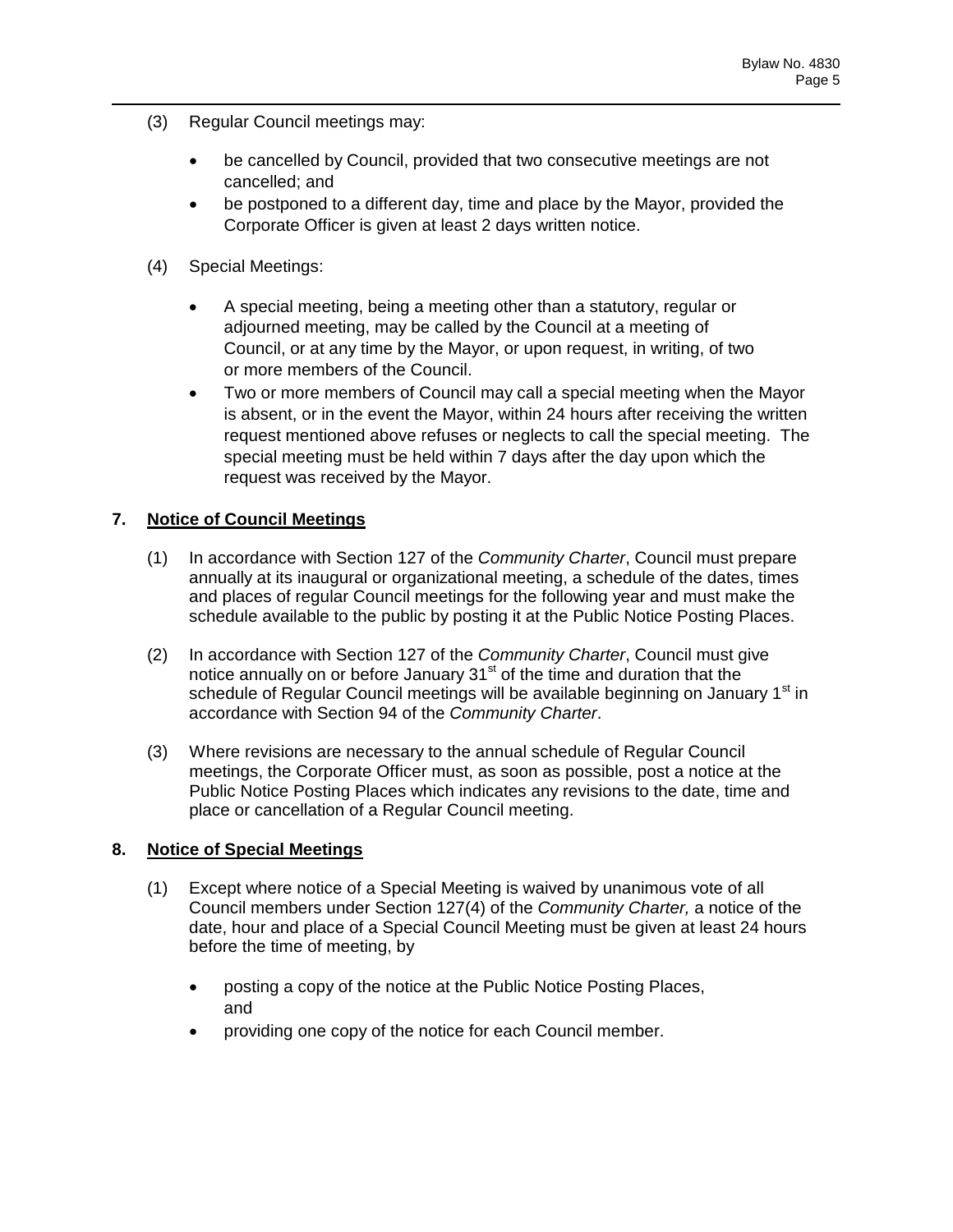(2) The notice under subsection (1) must describe in general terms the purpose of the meeting and be signed by the Mayor or the Corporate Officer.

## **9. Closed Special Meetings**

(1) Closed Special Meetings may be scheduled prior to the commencement of a Regular Meeting with sufficient notice as outlined in Section 8 of this Bylaw, or at other such times as mutually convenient to the majority of Council, or with the passing of a resolution prior to the closing of a Meeting to the public, stating the fact that the Meeting or future Meeting is to be closed and the basis under Section 90 of the Community Charter on which the meeting is to be closed.

### (2) Release of In-Camera Resolutions and Information

Council may, by resolution passed by a majority vote of the members of Council present, release to the public portion of a Council Meeting, any or all of the written material provided to a closed Special Meeting or any or all of the Resolutions passed at such closed Special Meeting, subject to the Freedom of Information and Protection of Privacy Act.

The release of confidential deliberations and information shall not be made public unless specific authorization to do so has been given by Council resolution adopted at a duly constituted Meeting by a majority of the members of Council present. Unauthorized disclosure of such confidential information is deemed to be improper conduct.

# **PART 3 - DESIGNATION OF MEMBER TO ACT IN PLACE OF MAYOR**

# **10. Acting Mayor**

- (1) In December, at its inaugural or organizational meeting, Council must from amongst its members, designate Councillors to serve on a rotating basis as the member responsible for acting in the place of the Mayor when the Mayor is absent or otherwise unable to act or when the office of the Mayor is vacant for the following year.
- (2) Each Councillor designated under Section 9(1) must fulfill the responsibilities of the Mayor in his or her absence.
- (3) If both the Mayor and the member designated under Section 9(1) are absent from the Council meeting, the Council members present must choose a Councillor to preside at the Council meeting, pursuant to Section 12(2).
- (4) The member designated under Section 9(1) or chosen under Section 9(3) has the same powers and duties as the Mayor in relation to the applicable matter.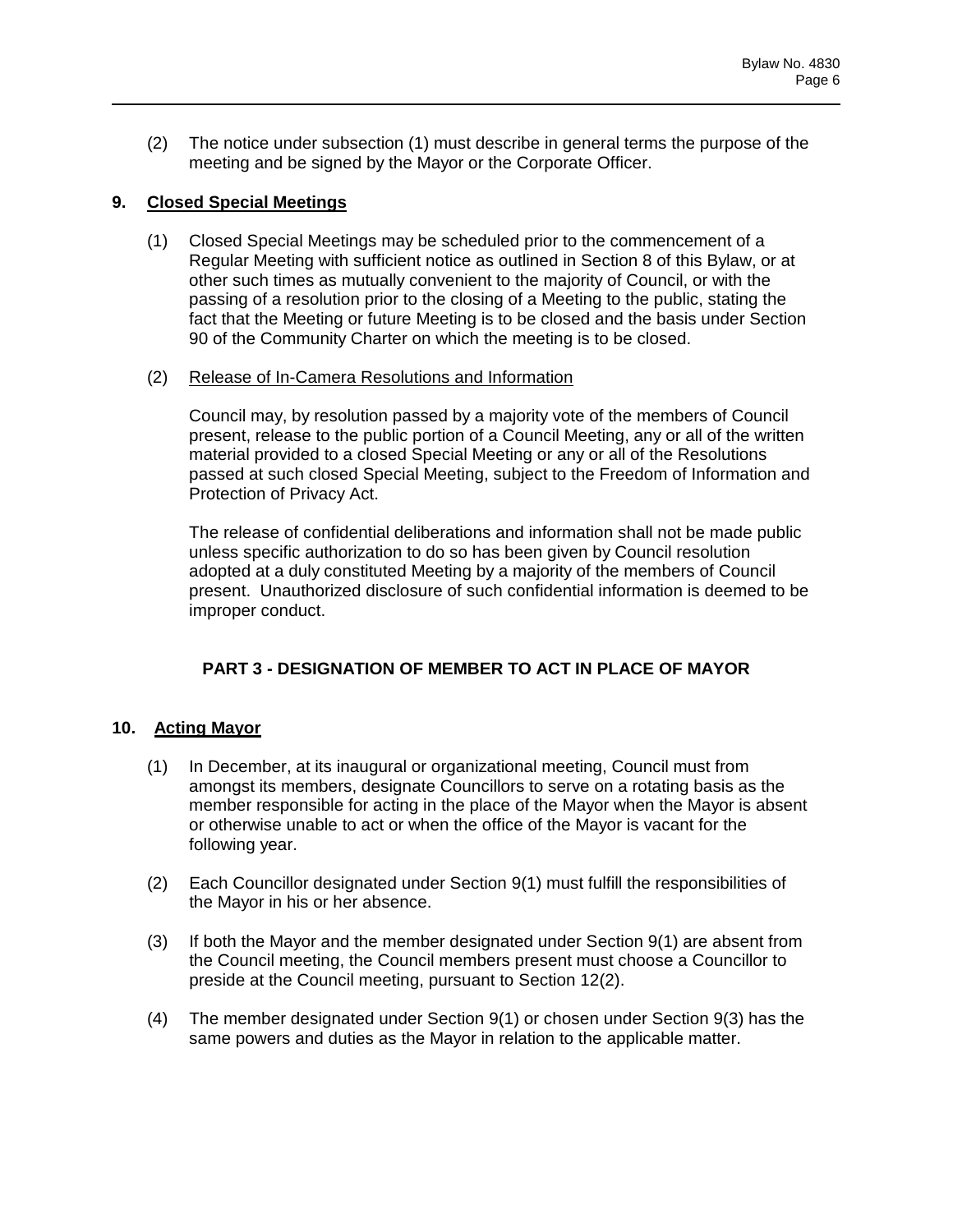## **PART 4 - COUNCIL PROCEEDINGS**

#### **11. Attendance of Public at Meetings**

- (1) Except where the provisions of Section 90 of the *Community Charter* apply, all Council meetings must be open to the public.
- (2) Before closing a Council meeting or part of a Council meeting to the public, Council must pass a resolution in a public meeting in accordance with Section 92 of the *Community Charter*.
- (3) This section applies to all meetings of the bodies referred to in Section 93 of the *Community Charter*, including without limitation:
	- standing and select committees,
	- Court of Revision,
	- Board of Variance,
	- advisory bodies established by Council.
- (4) Despite Section 10(1), the Mayor or the Councillor designated as the member responsible for acting in the place of the Mayor under Section 9 may expel or exclude from a Council meeting a person in accordance with Section 25(8).

### **12. Minutes of Meetings to be Maintained and Available to Public**

- (1) Minutes of the proceedings of Council and its committees and commissions must be:
	- legibly recorded,
	- certified as correct by the Corporate Officer, and
	- signed by the Mayor or other member presiding at the meeting or at the next meeting at which the minutes are adopted.
- (2) Minutes of the proceedings of Council and its committees and commissions shall record:
	- The place, date and time of meeting;
	- The names of the Presiding Member or members and record of the attendance of the members;
	- Motions of the meeting without note or comment.
- (3) Subject to subsection 11(4), and in accordance with Section 97(1)(b) of the *Community Charter*, minutes of the proceedings of Council must be open for public inspection at City Hall during its regular office hours.
- (4) Subsection 11(3) does not apply to minutes of a Council meeting or that part of a Council meeting from which persons were excluded under Section 90 of the Community Charter.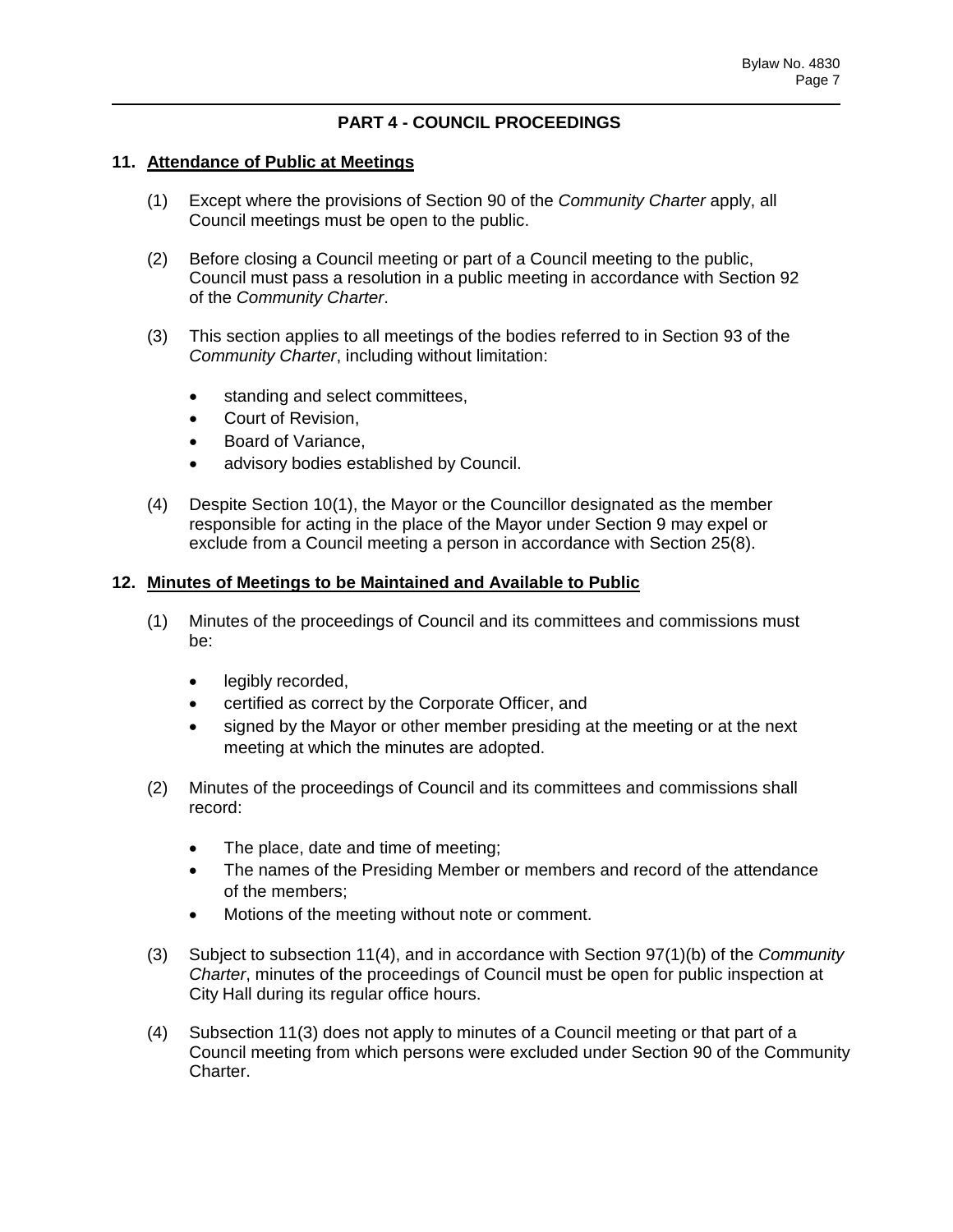### **13. Calling Meeting to Order**

- (1) As soon after the time specified for a Council meeting as there is a quorum present, the Mayor, if present, must take the Chair and call the Council meeting to order. However, where the Mayor is absent, the Councillor designated as the member responsible for acting in the place of the Mayor in accordance with Section 9 must take the Chair and call such meeting to order.
- (2) If a quorum of Council is present but the Mayor or the Councillor designated as the member responsible for acting in the place of the Mayor under Section 9 does not attend within 15 minutes of the scheduled time for a Council meeting:
	- the Corporate Officer must call to order the members present, and
	- the members present must choose a member to preside at the meeting.

## **14. Adjourning Meeting Where No Quorum**

If there is no quorum of Council present with 15 minutes of the scheduled time for a Council meeting, the Corporate Officer must

- (1) record the names of the members present, and those absent, and
- (2) adjourn the meeting until the next scheduled meeting.

# **15. Agenda**

- (1) Prior to each Regular Council meeting, the Corporate Officer must prepare an Agenda setting out all the items for consideration at that meeting, noting in short form a summary for each item on the agenda.
- (2) The deadline for submissions by Council, staff and the public to the Corporate Officer of items for inclusion on the Regular Council meeting Agenda must be 12 noon on the Wednesday prior to the meeting, or in the event the municipal offices are closed for a public or civic holiday, such next earlier day as the municipal offices shall be open.
- (3) The Corporate Officer must make the agenda available to the members of Council and the public by 5 p.m. on the Thursday afternoon prior to each Regular meeting.
- (4) Council must not consider any matters not listed on the Agenda unless a new matter for consideration is properly introduced and approved by resolution of Council as a late item pursuant to Section 15(1)(a).
- (5) If the Council makes a resolution under Section 14(5), information pertaining to late items must be distributed to the members.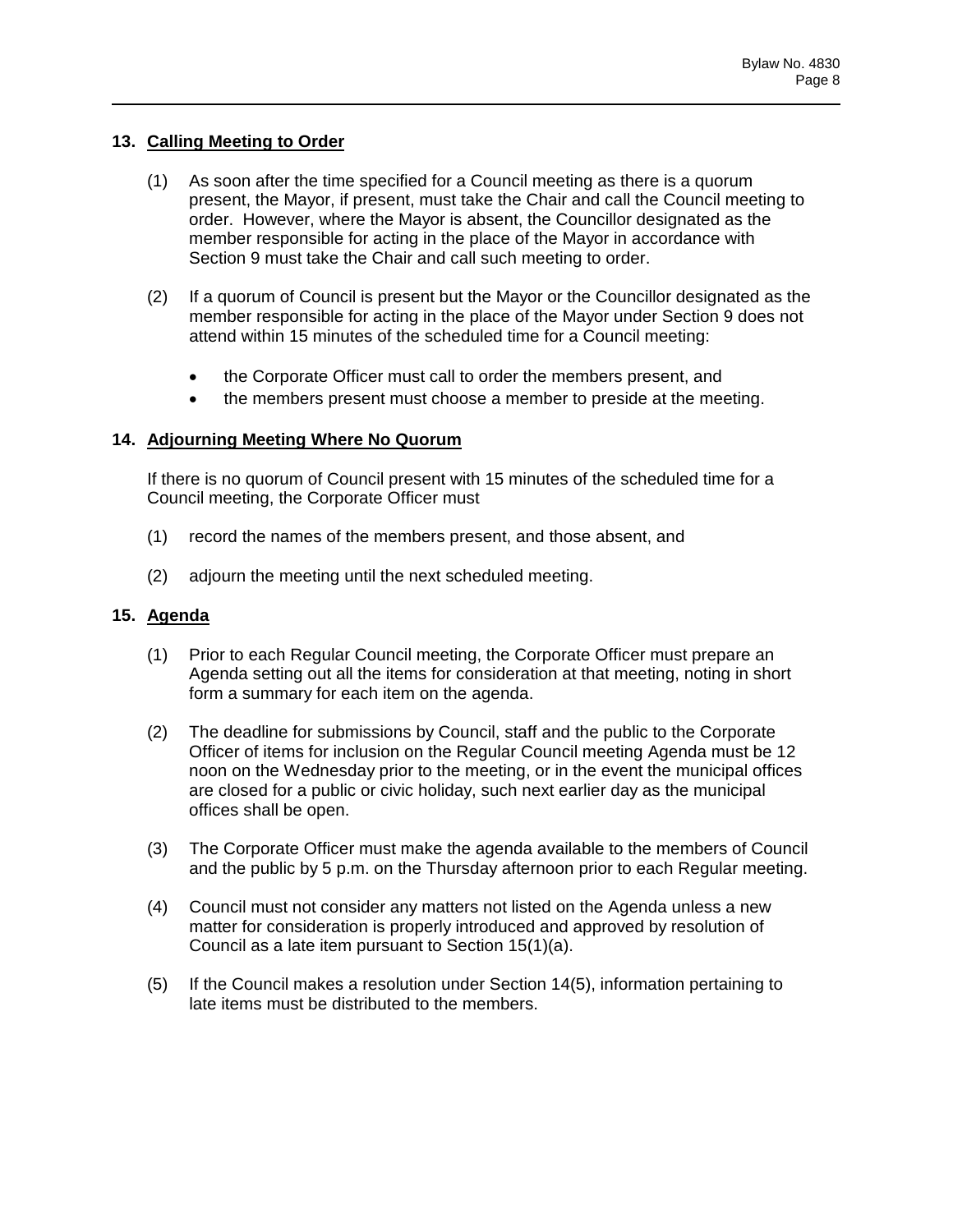## **16. Order of Proceedings and Business**

- (1) The agenda for all Regular Council meetings contains the following matters in the order in which they are listed below:
	- Approval of Agenda, including introduction of late items;
	- Adoption of Minutes;
	- Public Input
	- Delegations;
	- Unfinished Business;
	- Staff Reports;
	- Bylaws;
	- Correspondence for Action;
	- Proclamations;
	- Informational Correspondence;
	- Report from In-Camera;
	- Council Reports;
	- New Business;
	- Question Period:
	- Adjournment.
- (2) Particular business at a Council meeting must in all cases be taken up in the order in which it is listed on the agenda unless otherwise resolved by Council.

# **17. Duties of Presiding Member**

Without limiting the authority under Section 132 of the *Community Charter*, it shall be the duty of the presiding member:

- (1) to open the meeting of Council by taking the chair and calling the members to order,
- (2) to put to vote all questions which are regularly moved and seconded, or necessarily arise in the course of proceedings, and to announce the result,
- (3) to decline to put to vote motions which infringe the rule of procedure,
- (4) to restrain the members, within the rules of order, when engaged in debate,
- (5) to enforce on all occasions the observance of order and decorum among the members,
- (6) to call by name any member persisting in breach of the rules or order of the Council, thereby ordering the member to vacate the Council Chamber,
- (7) to authenticate, by his signature when necessary, all bylaws, resolutions, and minutes of the Council,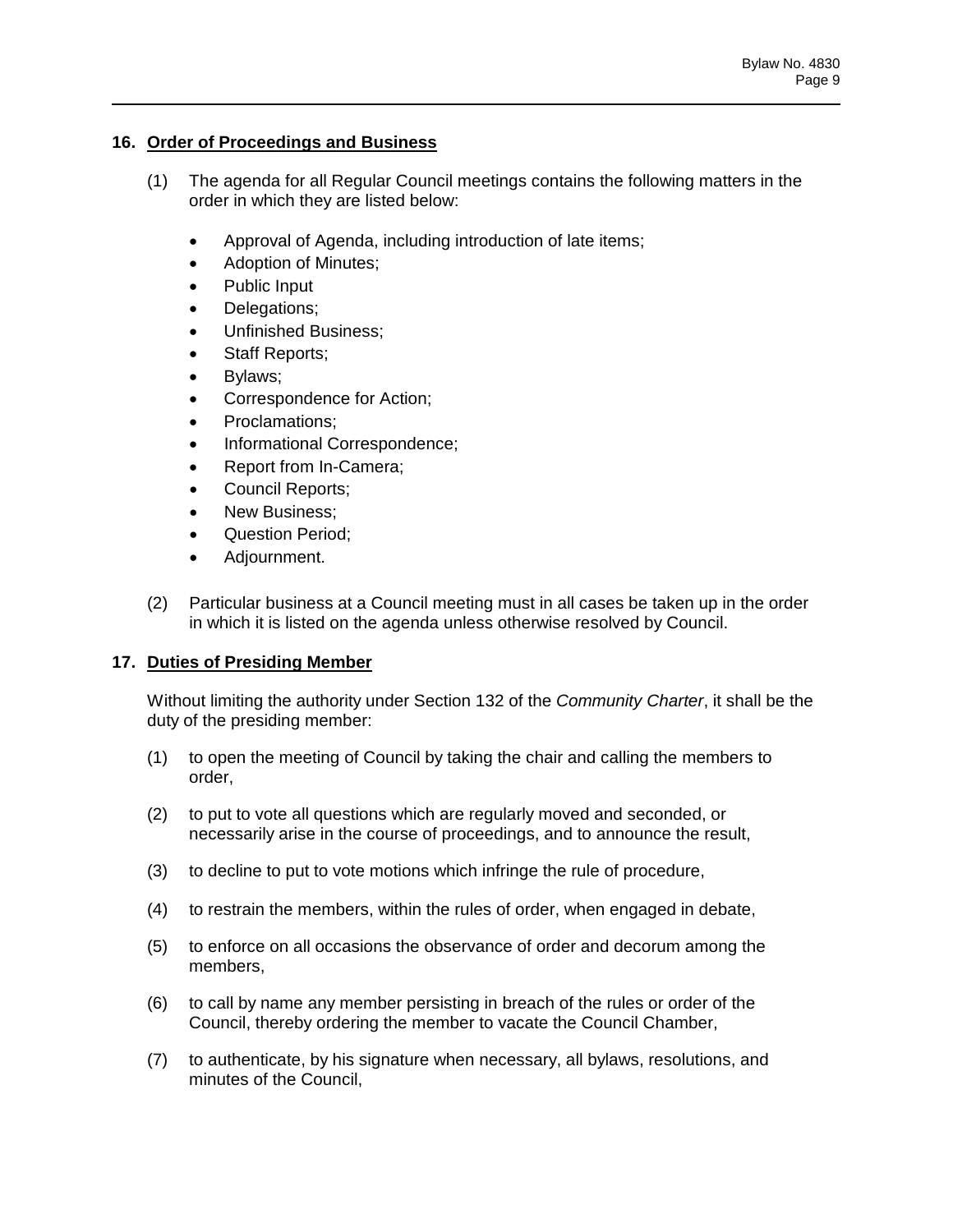- (8) to inform the Council, when necessary or when referred to for the purpose, on a point of order or usage,
- (9) to represent and support the Council, declaring its will, and implicitly obeying its decisions in all things,
- (10) to ensure that the decisions of Council are in conformity with the laws and bylaws governing the activities of the Council,
- (11) to terminate the meeting when the business is concluded,
- (12) to adjourn the meeting without question in the case of grave disorder arising in the Council Chamber.

### **18. Voting at Meetings**

- (1) The following procedures apply to voting at Council meetings:
	- (a) when debate on a matter is closed, the presiding member must put the matter to a vote.
	- (b) when the presiding member is putting the matter to a vote under paragraph (a) a member must not:
		- cross or leave the room,
		- make a noise or other disturbance, or
		- interrupt the voting procedure under paragraph (a) unless the interrupting member is raising a point of order;
	- (c) after the presiding member finally puts the question to a vote under paragraph (a), a member must not speak to the question or make a motion concerning it;
	- (d) the presiding member's decision about whether a question has been finally put is conclusive;
	- (e) whenever a vote of Council on a matter is taken, each member present shall signify their vote by raising their hand;
	- (f) the presiding member must declare the result of the voting by stating that the question is decided in either the affirmative or the negative;
	- (g) when the question under consideration contains distinct propositions, upon request of any member, the vote upon each proposition shall be taken separately; and
	- (h) if the vote of the members present at a Council meeting at the time of the vote are equal for and against a motion, the motion is defeated.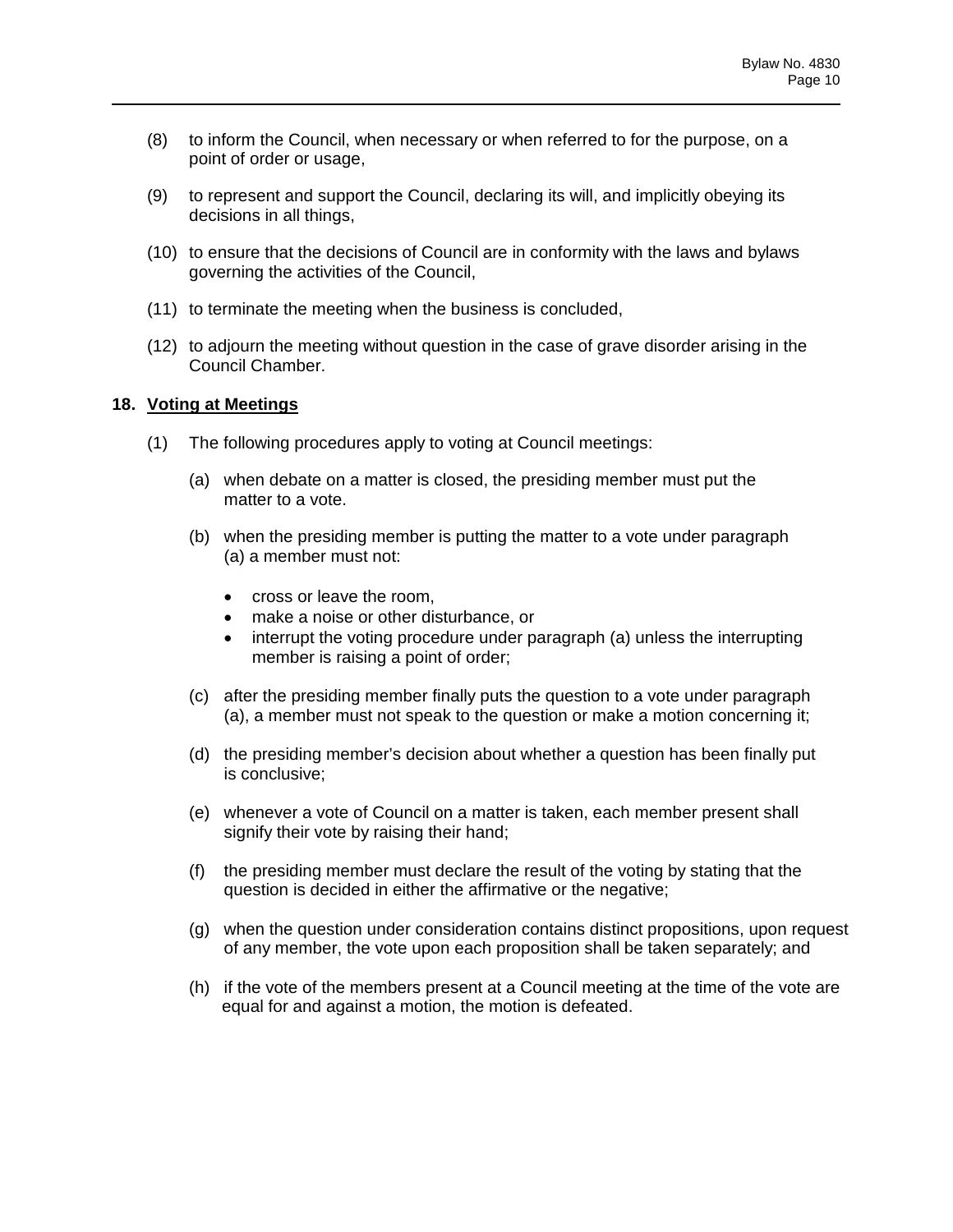## (2) Recorded Votes

A member of Council may request their vote be recorded **prior** to the question being called. Once the debate has concluded, the Mayor will ask each member in turn whether they vote for or against the motion and will then declare the result of the vote. In the case of a recorded vote, each member's name and the vote shall be recorded in the minutes.

## **19. Public Input Period**

Members of the public may address Council on topics of relevance during the Public Input Period.

- (1) A maximum of four speakers for no more than three minutes each will be accommodated.
- (2) The presiding member will ask for a show of hands from those wishing to speak and will invite speakers one at a time to come forward to the podium
- (3) Speakers must identify themselves for the record and may only speak once at the Public Input Period.
- (4) Speakers may not address items that refer to concluded Public Hearings or to Public Hearings progressing through a public participation process.

# **20. Delegations**

- (1) All delegations requesting permission to appear before Council shall submit a written request to the Corporate Officer to address the members of Council, including a written brief outlining their intended presentation, by the deadline stated in Section 14(2).
- (2) A maximum of three delegations will be permitted unless otherwise authorized by the Mayor.
- (3) Where written application has not been received by the Corporate Officer as prescribed in Section 19(1), an individual or delegation may address the meeting if approved by a 2/3 vote of the members present.
- (4) Each address shall be limited to 10 minutes and be restricted to the topic as included on their written submission. Additional time may be available, at the discretion of the Chair, for answering questions from members of Council.
- (5) The Corporate Officer may schedule delegations to another Council meeting or advisory body as deemed appropriate according to the subject matter of the delegation.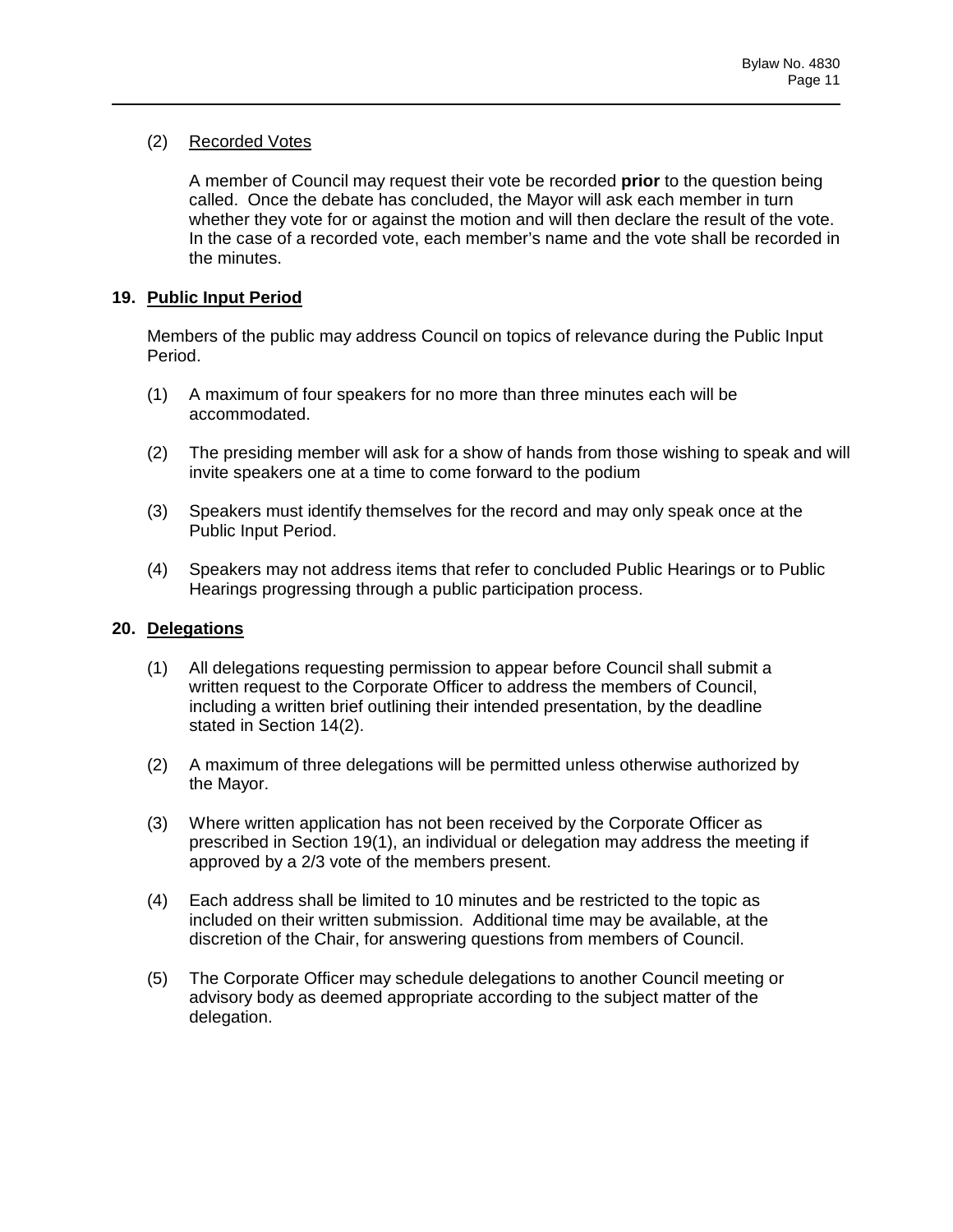(6) The Corporate Officer may refuse to place a delegation on the agenda if the issue is not considered to fall within the jurisdiction of Council. If the delegation wishes to appeal the Corporate Officer's decision, the information must be distributed under separate cover to Council for their consideration.

# **21. Notice of Motion**

- (1) Any Council member may give a "Notice of Motion" respecting an item which he or she intends to present by either:
	- a) giving a copy of such motion to the Corporate Officer during a meeting of the Council and upon the member being acknowledged by the Chair, the Notice of Motion being read to the meeting; or
	- b) by verbally stating the intent of the Notice of Motion which shall be confirmed in writing by the Corporate Officer.
- (2) A copy of the motion presented under Section 20(1) (a) or (b) shall appear in the Minutes of that meeting as a "Notice of Motion". The Corporate Officer shall place the motion on the Agenda of the next Council meeting, or other future meeting designated by the member bringing forward the Notice of Motion, for consideration.

# **22. Question Period**

(1) At the conclusion of the proceedings, the Council members shall provide time to answer inquiries from the media and any member of the public, but such inquiries shall be strictly limited to matters considered by the Council at that particular meeting. The Chair shall determine, if necessary, when sufficient discussion has taken place.

# **PART 5 – PETITIONS AND COMMUNICATIONS**

# **23. Proper Form**

All communications and petitions intended to be presented to Council shall be legibly written, typed or printed, signed by at least one person and shall be dated and include a contact phone number or valid address before being accepted.

# **24. Referrals**

- (1) Communications addressed to Council which relate to matters that fall within the scope of responsibility of a particular City department may be referred by the Corporate Officer directly to that department.
- (2) If a matter is referred under Section 23(1), a copy of the communication shall be copied to each member of the Council and the City Manager. An acknowledgement shall be provided to the writer on receipt of the communication.
- (3) A right of appeal from any referral under Section 23(1) may be made to the City Manager who shall determine the final disposition of the matter. As well, Council may refer any item of correspondence as it deems appropriate.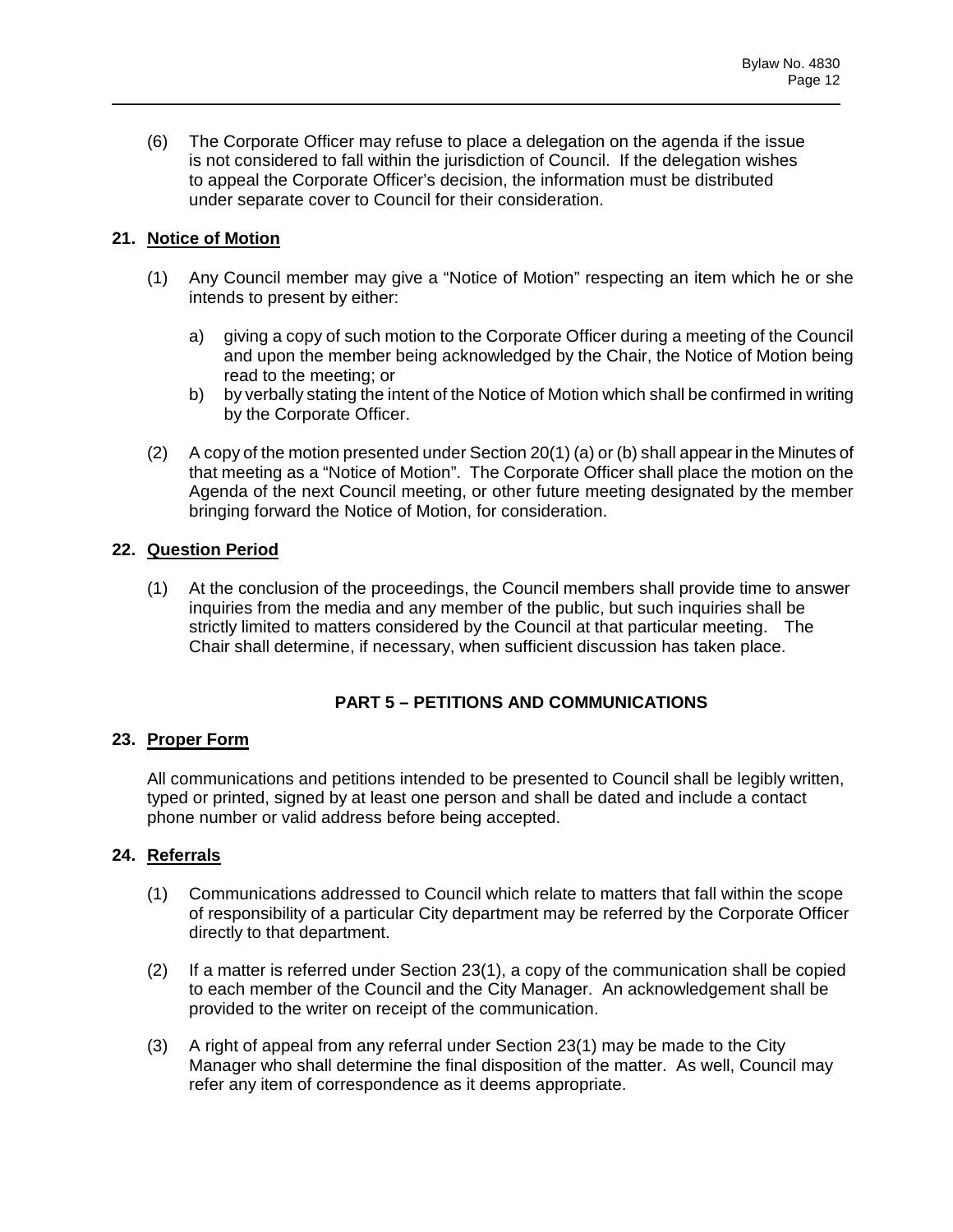## **25. Points of Order**

(1) Without limiting the presiding member's duty under Section 132(1) of the *Community Charter,* points of order shall be raised at the time the breach of order occurs. After the motion has been discussed, it is too late to raise the question as to whether it was in order for the Chair to entertain the motion, unless the motion is in violation of the law.

# **PART 6 – RULES OF CONDUCT AND DEBATE**

## **26. Conduct and Debate**

- (1) A Council member may speak to a question or motion at a Council meeting only if that member first addresses the presiding member.
- (2) Members must address the presiding member by that person's title of Mayor, Acting Mayor, or Councillor.
- (3) Members must address other non-presiding members by the title Councillor.
- (4) No member must interrupt a member who is speaking except to raise a point of order.
- (5) If more than one member speaks, the presiding member must call on the member who, in the presiding member's opinion, first spoke.
- (6) Members who are called to order by the presiding member:
	- must immediately stop speaking,
	- may explain their position on the point of order, and
	- may appeal to Council for its decision on the point of order in accordance with Section 132 of the *Community Charter*.
- (7) Members speaking at a Council meeting
	- must use respectful language,
	- must not use offensive gestures or signs,
	- must speak only in connection with the matter being debated,
	- may speak about a vote of Council only for the purpose of making a motion that the vote be rescinded, and
	- must adhere to the rules of procedure established under this Bylaw and to the decisions of the presiding member and Council in connection with the rules and points of order.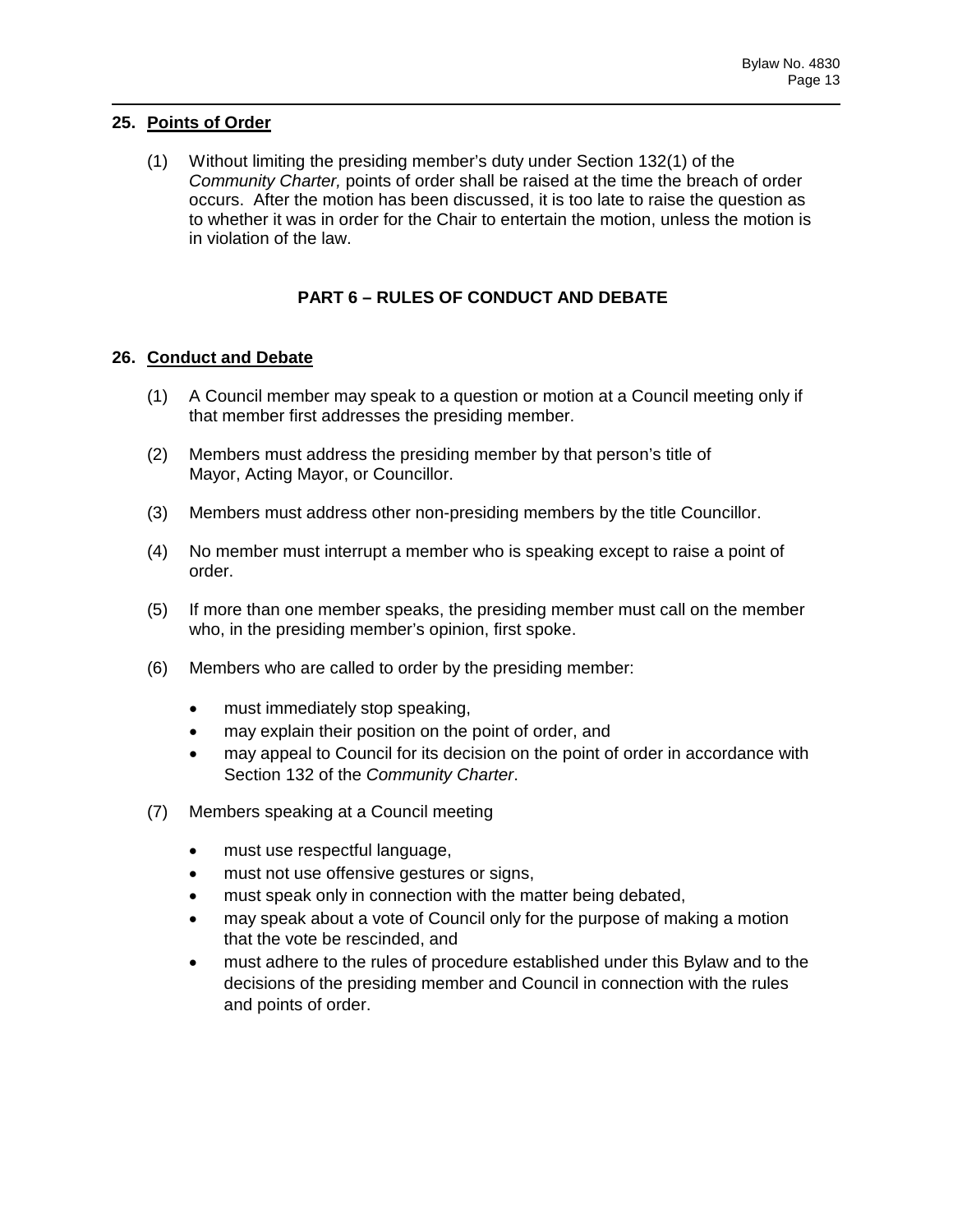- (8) If a member does not adhere to subsection (7), the presiding member may order the member to leave the member's seat, and
	- if the member refuses to leave, the presiding member may cause the member to be removed by a peace officer from the members seat, and
	- if the member apologizes to the Council, Council may, by resolution, allow the member to retake the member's seat.
- (9) A member may require the question being debated at a Council meeting to be read at any time during the debate if that does not interrupt another member who is speaking.
- (10) The following rules apply to limit speech on matters being considered at a Council meeting:
	- a member may speak more than once in connection with the same question only
		- with the permission of Council, or
		- if the member is explaining a material part of a previous speech without introducing a new matter;
	- a member who has made a substantive motion to the Council may reply to the debate;
	- a member who has moved an amendment, the previous question, or an instruction to a committee may not reply to the debate;
	- a member may speak to a question, or may speak in reply, for longer than a total time of 10 minutes only with the permission of Council.

# **PART 7 – MOTIONS**

# **27. Motions Generally**

- (1) Council may debate a vote on a motion only if it is first made by one Council member and then seconded by another.
- (2) Motions other than routine motions (including motions to adopt a report, receive and file, to refer to a Committee or an Official, to introduce or pass a bylaw, or adjourn) and any amendments to motions shall be seconded before being debated or put from the chair.
- (3) A motion that has been seconded shall be read by the Mayor or Corporate Officer before debate, if so requested by any member of Council.
- (4) With the permission of Council, a motion may, at any time before decision or amendment, be withdrawn by the mover.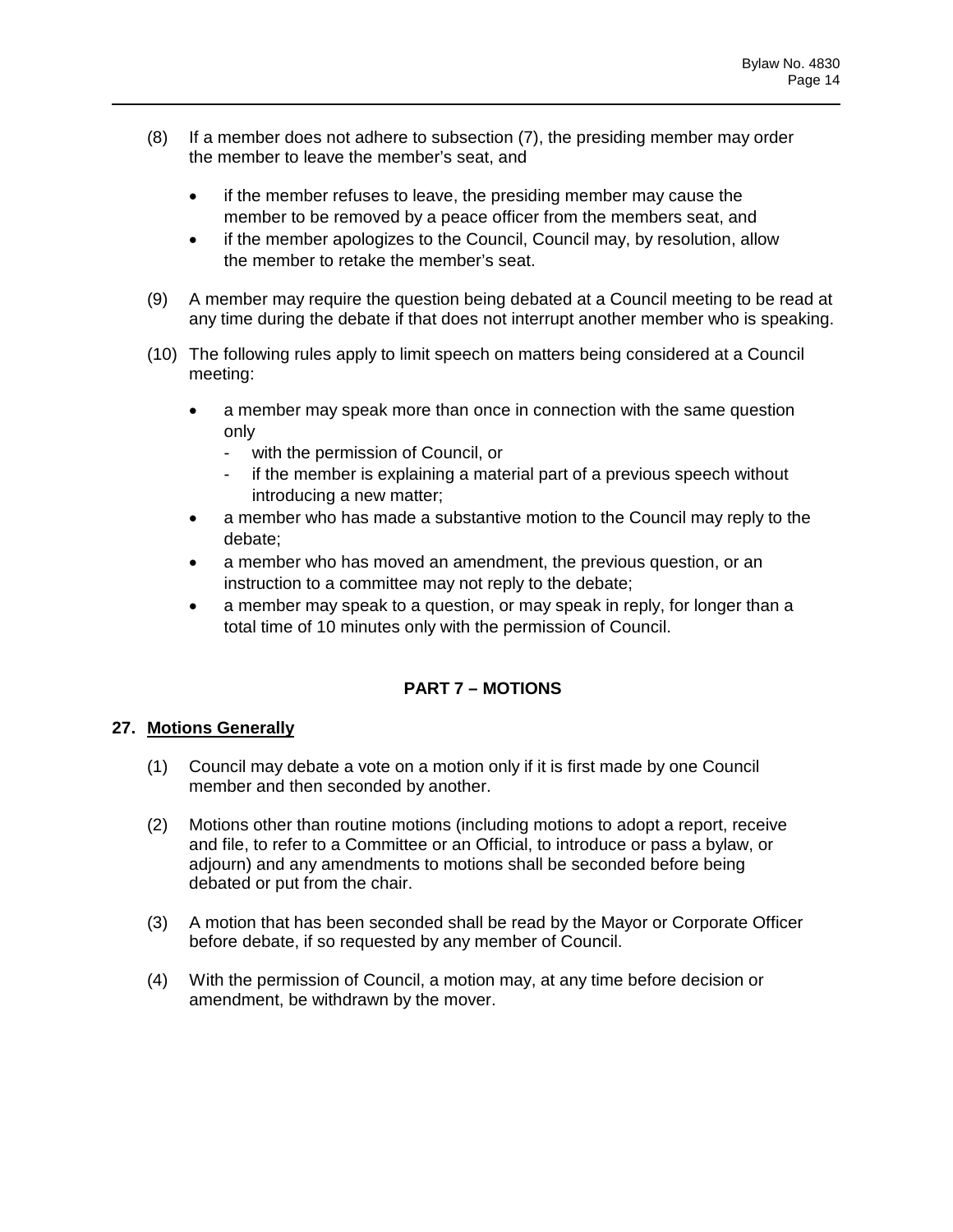- (5) When a question is under consideration, no motion shall be received except for the following:
	- (a) to refer
	- (b) to amend
	- (c) to adjourn
	- (d) to lay on the table
	- (e) to move the previous question
	- (f) to postpone to a certain time
	- (g) to postpone indefinitely
- (6) The several motions in 26(5) shall have precedence in the order in which they are named.
- (7) A motion made under subsections 5(c) to (g) is not amendable or debatable.
- (8) Council must vote separately on each distinct part of a question that is under consideration at a Council meeting if requested by a Council member.

### **28. Motion to Commit**

Until it is decided, a motion made at a Council meeting to refer to committee precludes an amendment of the main question.

### **29. Motion for the Main Question**

- (1) In this section, "main question", in relation to a matter, means the motion that first brings the matter before the Council.
- (2) At a Council meeting, the following rules apply to a motion for the main question, or for the main question as amended:
	- if a member of Council moves to put the main question, or the main question as amended, to a vote, that motion must be dealt with before any other amendments are made to the motion on the main question; and
	- if the motion for the main question, or for the main question as amended, is decided in the negative, the Council may again debate the question, or proceed to other business.

### **30. Amendments Generally**

- (1) A Council member may, without notice, move to amend a motion that is being considered at a Council meeting.
- (2) An amendment may propose removing, substituting for, or adding to the words of an original motion.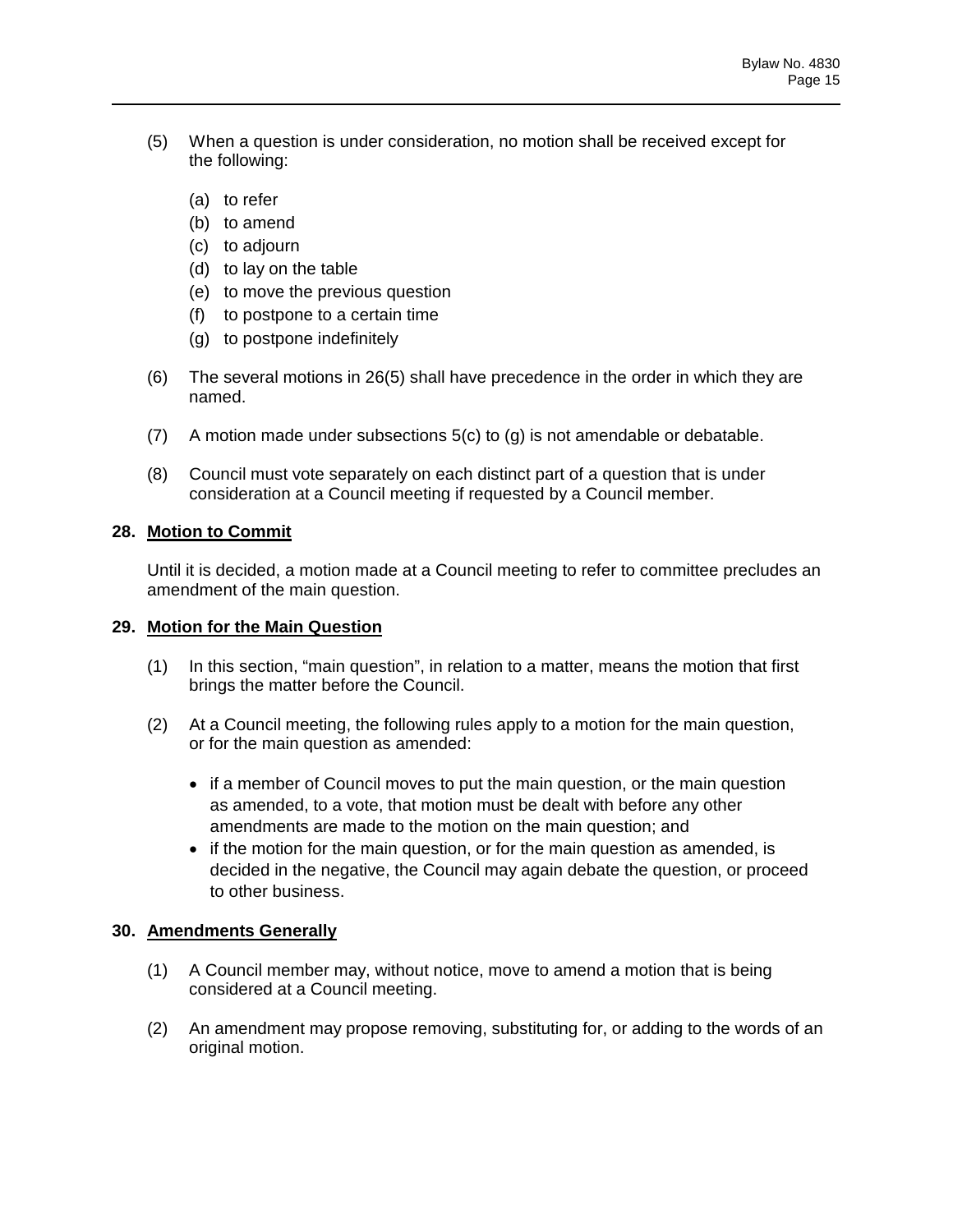- (3) Amendments shall be decided upon before the main question is put to a vote.
- (4) An amendment may be amended once only.
- (5) An amendment that has been negative by a vote of Council cannot be proposed again.
- (6) A Council member may propose an amendment to an adopted amendment.
- (7) The presiding member must put the main question and its amendments in the following order for the vote of Council:
	- (a) a motion to amend a motion amending the main question;
	- (b) a motion to amend the main question, or an amended motion amending the main question if the vote under subparagraph (a) is positive;
	- (c) the main question.

## **31. Reconsideration**

(1) A motion/resolution which was adopted or defeated may be reconsidered by Council provided that the resolution has not had the assent of the electors, has not been reconsidered under this Section or Section 131 of the *Community Charter*, and has not been acted upon by an officer or agent of the Municipality.

A reconsideration motion:

- (a) must be brought forward by a member who voted on the prevailing side of the motion, or by any member who was absent during the original vote;
- (b) may be seconded by any member;
- (c) must be brought forward at the next meeting of Council after the original vote, or in the case of when a member was absent at the time of the original vote, at the next meeting to which this member is able to attend;
- (d) must receive a majority vote of Council for it to be adopted;
- (e) if defeated, and the outcome being that the resolution is preserved unchanged, the same resolution may not be brought back before Council for six (6) months from the date of the latest vote, except with two-thirds consent of all the members of Council.
- (2) Each resolution or reading of a bylaw may be reconsidered under the provisions of Section 30(1).
- (3) Notwithstanding Section 30(2), once a bylaw is finally adopted, it may not be reconsidered except in accordance with Section 131 of the *Community Charter*.
- (4) Notwithstanding Section 30 (2), resolutions for third reading or final adoption of an Official Community Plan Bylaw or Zoning Bylaw shall not be reconsidered.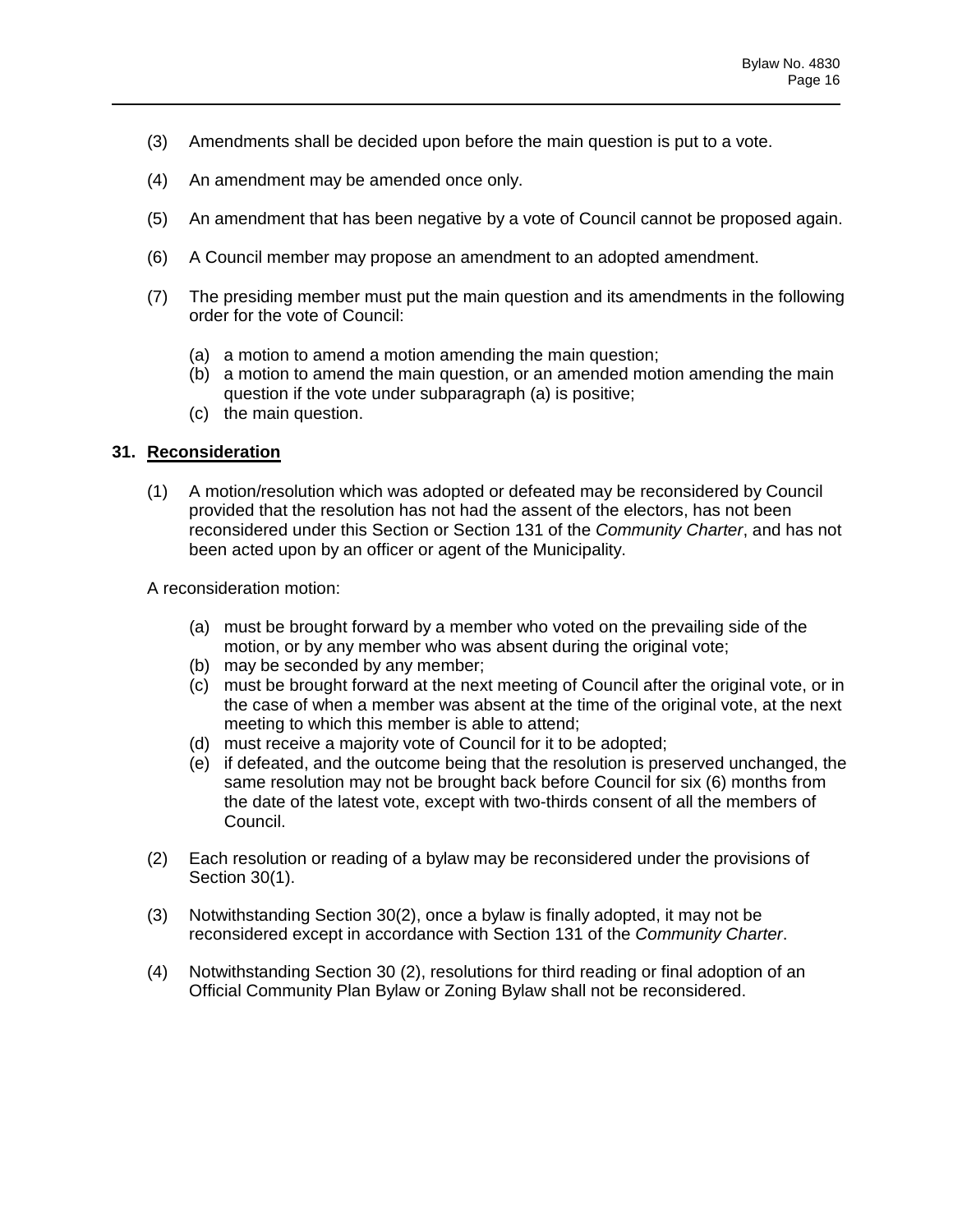## **32. Privilege**

- (1) In this section, a matter of privilege refers to any of the following motions:
	- fix the time to adjourn;
	- adjourn;
	- recess;
	- raise a question of privilege of the Council;
	- raise a question of privilege of a member of Council.
- (2) A matter of privilege must be immediately considered when it arises at a Council meeting.
- (3) For the purposes of subsection (2), a matter of privilege listed in subsection (1) has precedence over those matters listed after it.

# **33. Adjournment**

- (1) Council may continue a Regular Council meeting after 10:00 pm only by an affirmative vote of 2/3 of the Council members present.
- (2) A motion to adjourn the Council or to adjourn the debate shall always be in order, but if such motion is negative, no second motion to the same effect shall be made until some intermediate business or matter has been disposed of.
- (3) Subsection (2) does not apply to either of the following motions:
	- a motion to adjourn to a specific day;
	- a motion that adds an opinion or qualification to a preceding motion to adjourn.

# **PART 8 - BYLAWS**

### **34. Copies of Proposed Bylaws to Council Members**

A proposed bylaw may be introduced at a Council meeting only if a copy of it has been delivered to each Council member at least 24 hours before the Council meeting, or all Council members unanimously agree to waive this requirement.

# **35. Form of Bylaws**

A bylaw introduced at a Council meeting must:

- be printed;
- have a distinguishing name;
- have a distinguishing number;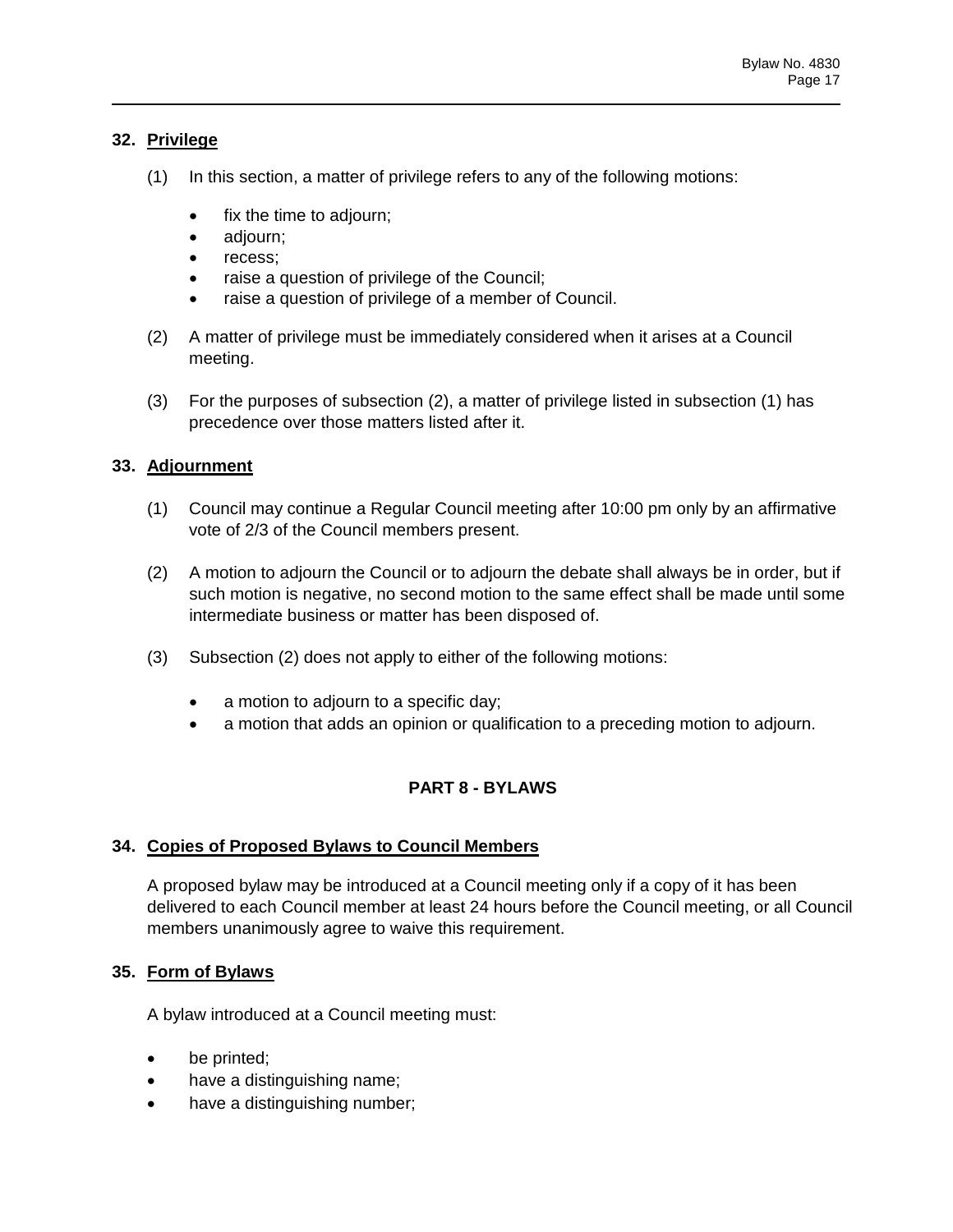- contain an introductory statement of purpose;
- be divided into sections;

## **36. Reading and Adopting Bylaws**

- (1) When considering a proposed bylaw the presiding member of a Council meeting shall:
	- have the Corporate Officer read a synopsis of the proposed bylaw and then
	- request a motion that the proposed bylaw be read;
- (2) The readings of the bylaw may be given by stating its title and object.
- (3) A proposed bylaw may be debated and amended at any time during the first three readings unless prohibited by the *Community Charter*.
- (4) Subject to Section 882 of the *Local Government Act* each reading of a proposed bylaw must receive the affirmative vote of a majority of the Council members present.
- (5) In accordance with Section 135 of the *Community Charter* Council may give up to three readings of a proposed bylaw at the same Council meeting.
- (6) Despite Section 135(3) of the *Community Charter* and in accordance with Section 890(9) of the *Local Government Act*, Council may adopt a proposed official community plan or zoning bylaw at the same meeting at which the plan or bylaw passed third reading.

### **37. Bylaws Must be Signed**

After a bylaw is adopted, and signed by the Corporate Officer and the presiding member of the Council meeting at which it was adopted, the Corporate Officer must have it placed in the City's records for safekeeping and endorse upon it:

- the City's corporate seal,
- the dates of its readings and adoption; and
- the date of Ministerial approval or approval of the electorate if applicable.

# **PART 9 - COMMITTEES**

### **38. General Duties of Standing Committees**

The general duties of all the standing committees of the Council shall be as follows:

(1) To consider and report to Council from time to time, or whenever desired by the Council and as often as the interest of the City may require, on all matters referred to them by the Mayor or Council or coming within their purview, and to recommend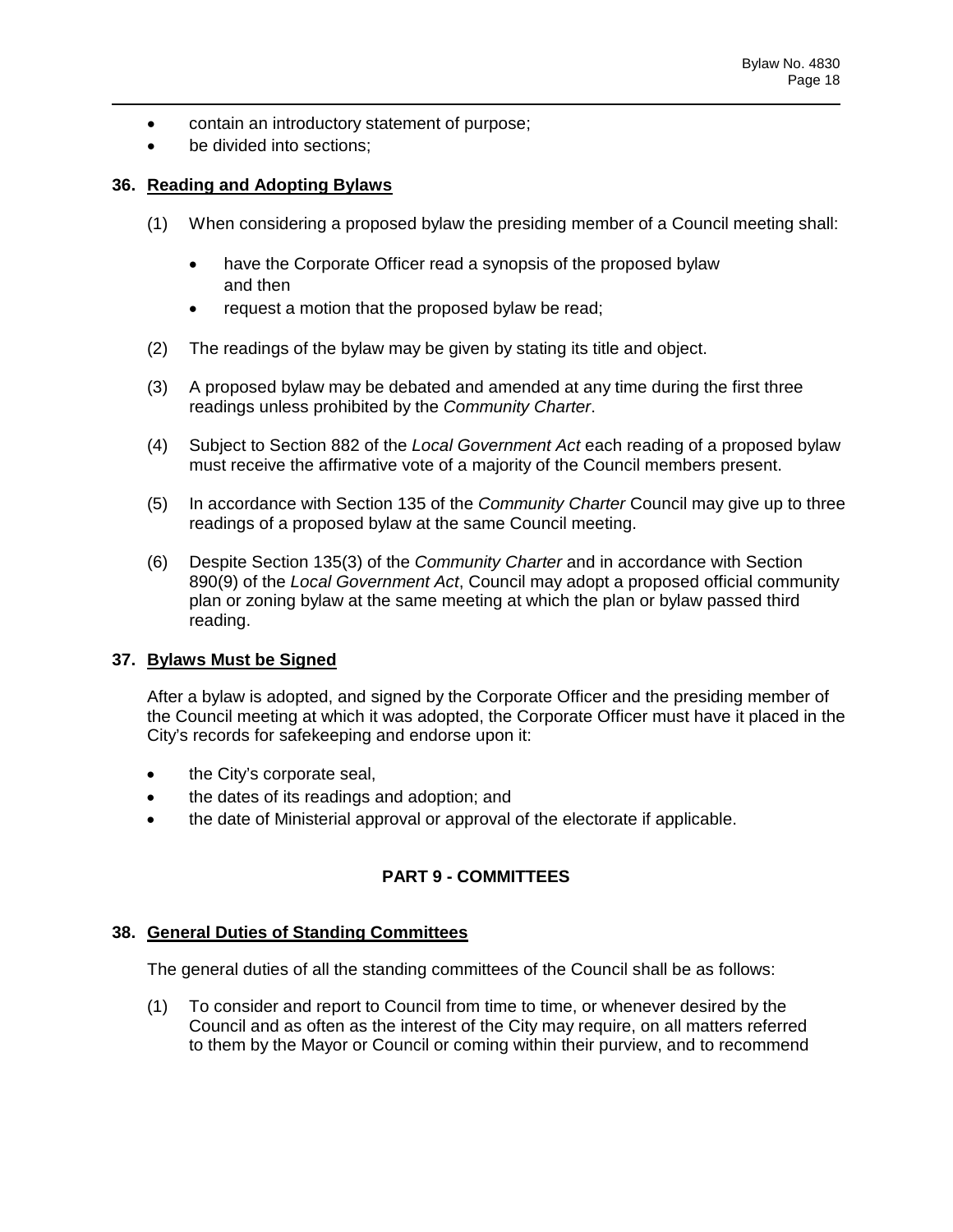such action by Council in relation thereto as they, the Committee, deem necessary or expedient.

(2) To carry out the instructions of the Council expressed by resolution in regard to any matter referred by the Council to any Committee for immediate action thereupon, but in such cases the instructions of the Council shall be specific and the Committee shall report its action in detail at the next meeting of the Council thereafter.

## **39. Duties of Select Committees**

- (1) Select committees must consider, inquire into, report, and make recommendations to Council about the matters referred to the committee by Council.
- (2) Select committees must report and make recommendations to Council at the next Council meeting unless Council specifies a different date and time.
- (3) A select committee shall, on completion of its assignment or on submitting its report to the Council, be automatically dissolved.

### **40. Schedule of Committee Meetings**

- (1) At its first meeting after its establishment a standing or select committee must establish a regular schedule of meetings.
- (2) The chair of a committee may call a meeting of the committee in addition to the scheduled meetings or may cancel a meeting.

### **41. Notice of Committee Meetings**

- (1) Subject to subsection (2), after the committee has established the schedule of committee meetings, including the times, dates and places of the committee meetings, notice of the schedule must be given by:
	- posting a copy of the schedule at the Public Notice Posting Places; and
	- providing a copy of the schedule to each member of the committee.
- (2) Where revisions are necessary to the annual schedule of committee meetings, the Corporate Officer must, as soon as possible, post a notice at the Public Notice Posting Places which indicates any revisions to the date, time and place or cancellation of a committee meeting.
- (3) The Chair of a committee must cause a notice of the day, time and place of a meeting called under Section 33(2) to be given to all members of the committee at least 12 hours before the time of the meeting.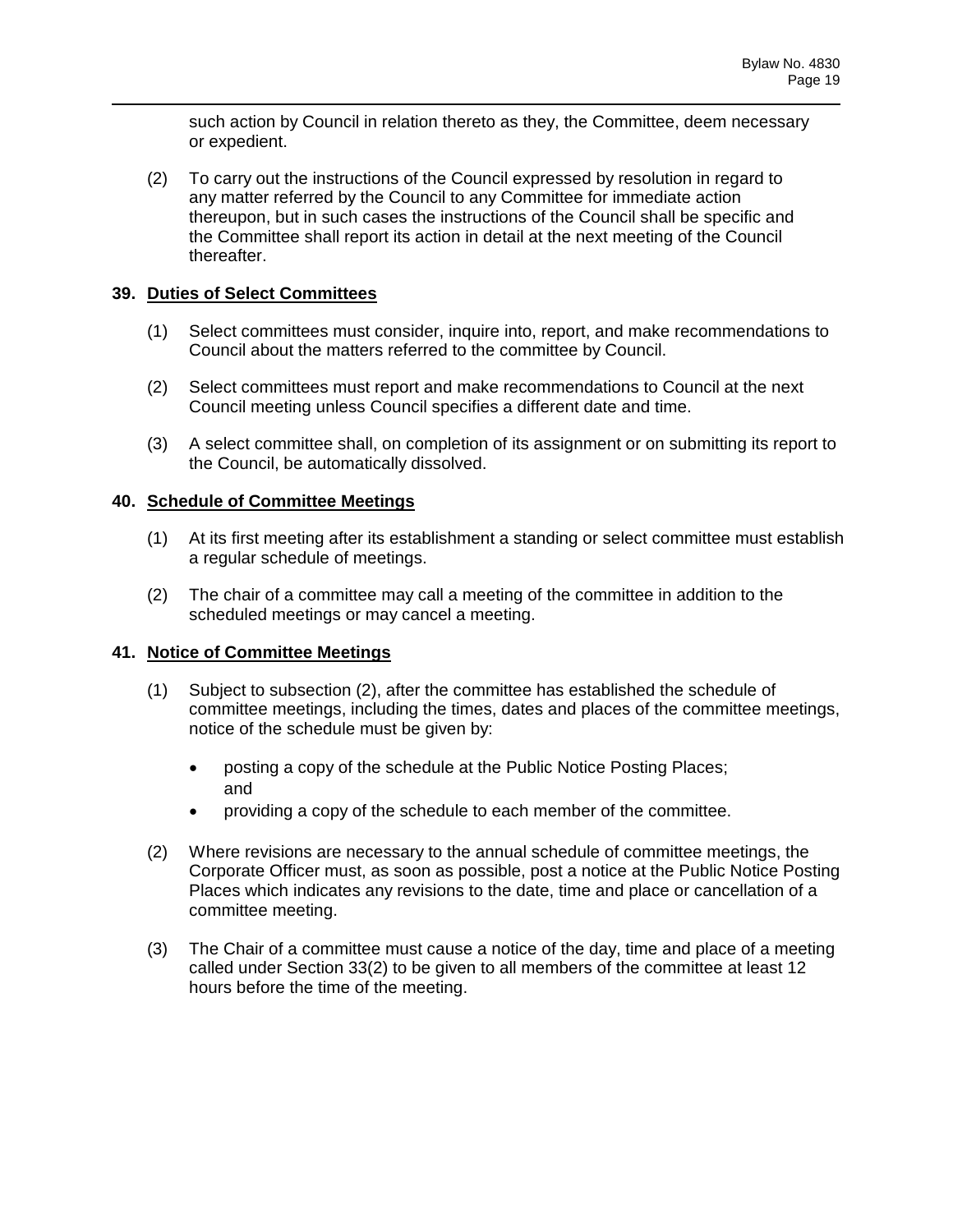### **42. Attendance at Committee Meetings**

Council members who are not members of a committee may attend the meetings of the committee.

## **43. Quorum**

The quorum for a committee is a majority of all its members.

## **44. Conduct and debate**

- (1) The rules of the Council procedure must be observed during committee meetings, so far as possible and unless as otherwise provided in this Bylaw.
- (2) Council members attending a meeting of a committee, of which they are not a member, may participate in the discussion only with the permission of a majority of the committee members present.
- (3) A motion made at a meeting of a committee is not required to be seconded.

## **45. Voting at Meetings**

Council members attending a meeting of a committee of which they are not a member must not vote on a question.

# **PART 10 - GENERAL**

### **46. Severability**

If any section, subsection or clause of this bylaw is for any reason held to be invalid by the decision of a court of competent jurisdiction, such decision will not affect the validity of the remaining portions of this bylaw.

### **47. Notification of Amendment**

This bylaw may not be amended or repealed and substituted unless Council first gives notice in accordance with Section 94 of the *Community Charter*.

# **48. Repeal**

City of Port Alberni Council Procedure Bylaw No. 4547 and its associated amendments are hereby repealed.